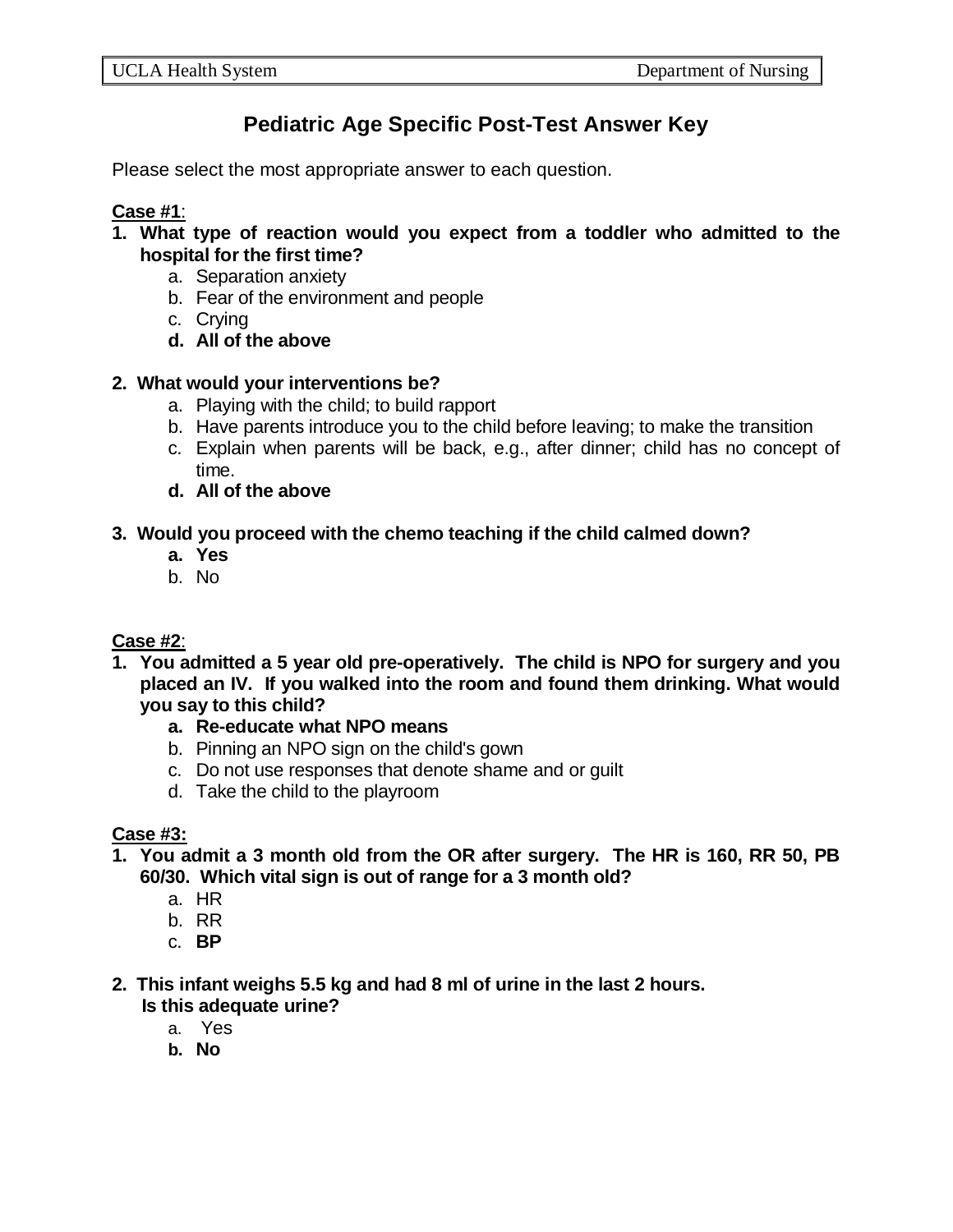- **3. This infant has an IV going at 40 ml/hr, is this providing the correct hourly maintenance fluid?** *CCPs omit this question*
	- a. Yes
	- **b. No**

**Pediatric Emergency Care Exercise:—***CCPs omit these questions*

- 1. Most pediatric patients require emergency care due to:
	- **a. Respiratory distress**
	- b. Cardiac arrest
- 2. **True** or False. Start compressions prior to assessing for airway or ventilation.
- 3. Compression depth for an infant should be
	- **a. 1/3 AP depth and 1 ½ inch**
	- b. 1/2 AP depth and 2 inch
	- c. 1/4 AP depth and 1 inch
- 4. For children and infants, aim to have a rate of compressions of at least \_\_\_\_\_ per minute.
	- a. 60bpm
	- b. 80bpm
	- **c. 100bpm**
- 5. When Bag/Valve mask ventilation is not being effective, what do you need to check:
	- a. Mask
	- b. Bag
	- **c. Oxygen hook up**
- 6. The first emergency drug of choice is:
	- a. Atropine
	- b. Dopamine
	- **c. Epinephrine**
- 7. A peripheral IV cannot be secured. What next site would you try?
	- a. Scalp
	- **b. Intraosseous**
	- c. Antecubital

Revised 8/11: Grace Sund, RN, MSN, CPNP, CNS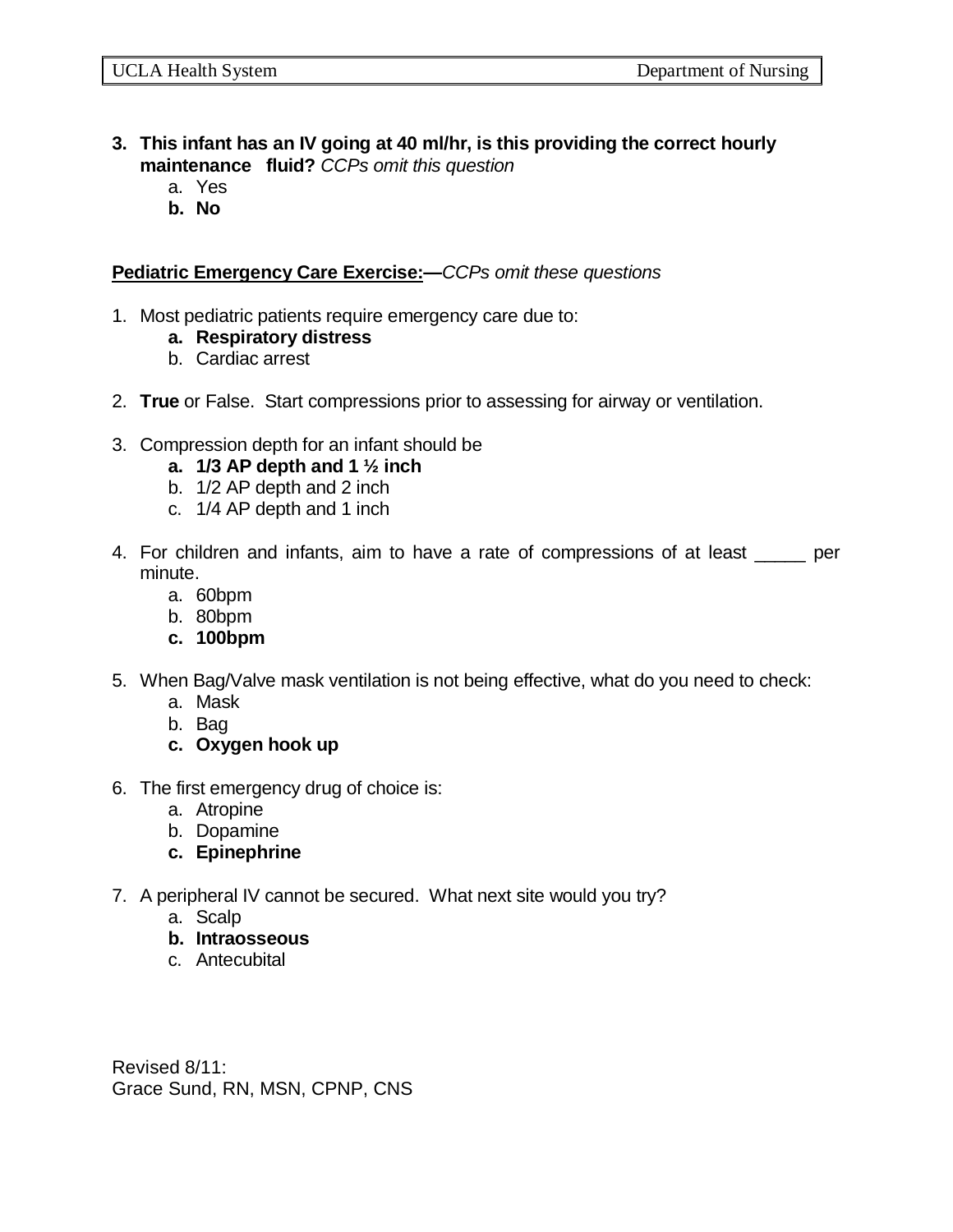# **Adolescent Age Specific Answer Key**

#### **1. You admit a14 year old accomplished school athlete, pre-operatively for repair of 2 knee tendons. What issues will the teen have?**

- a. Issues about body image
- b. Loss of relationship with peers
- c. Loss of identity-no longer a star.
- **d. All of the above**

### **2. How would you accomplish pre-op teaching with this teen?**

- a. You would do pre-op teaching and use show and tell or abstract methods.
- b. Give information. Assess his level of understanding and emotional maturity.
- c. Allow time for questions and be available to discuss concerns.
- **d. All of the above**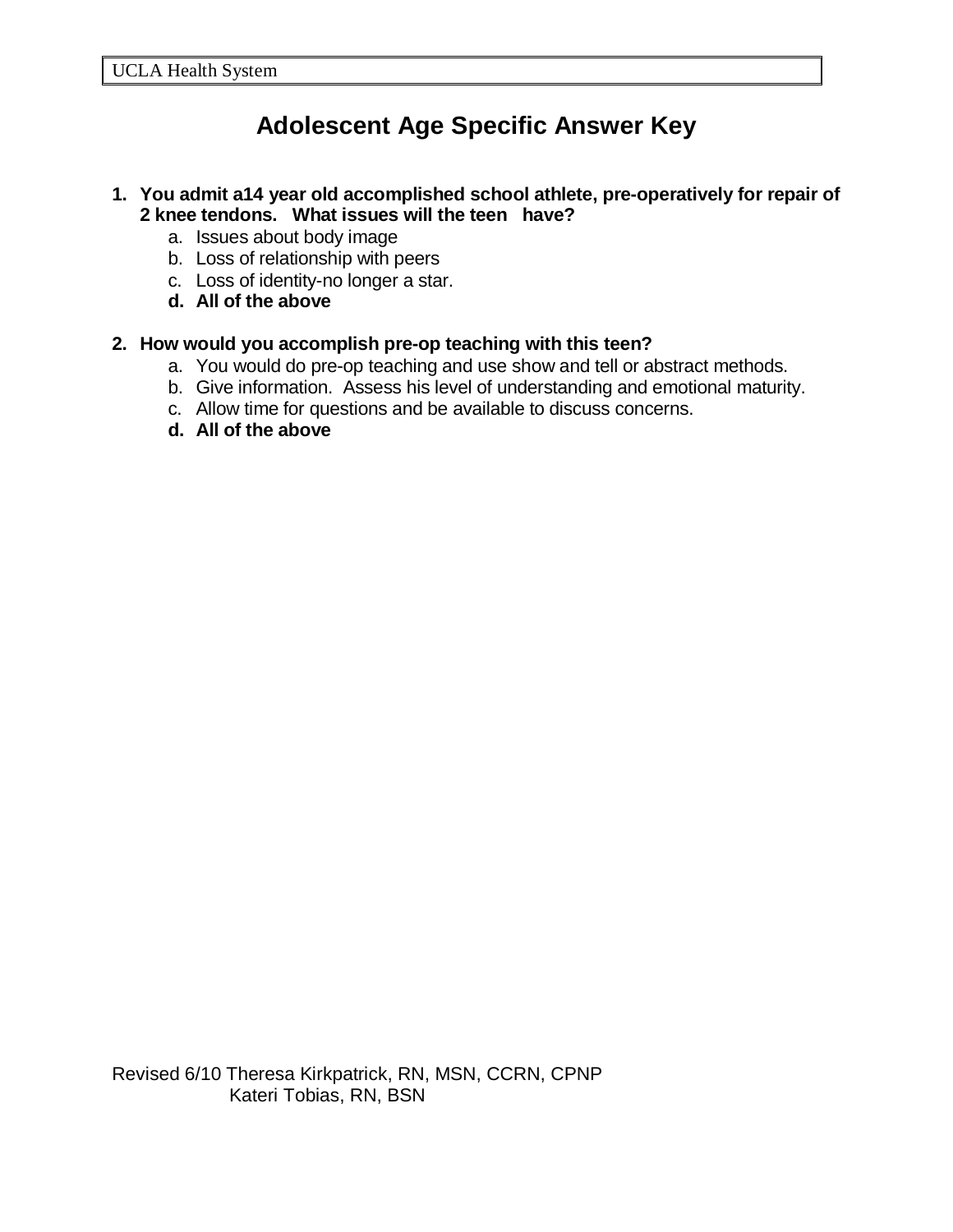# **Adult Age Specific Answer Key**

Please select the most appropriate answer to each question.

#### **1. At which stage of adulthood are the adult goals most clear?**

- a. Young (20 to 30)
- **b. Middle (30 to 45)**
- c. Later (45 to 65)

# **2. Which of the following are characteristics of Mid-life Crisis?**

- a. increase in leisure time
- b. change in orientation from time lived to time left to live
- c. conflict between career and family goals
- d. acceptance of the discrepancy between life goals and probable attainment

A & B A, B, and D C & D **B & D**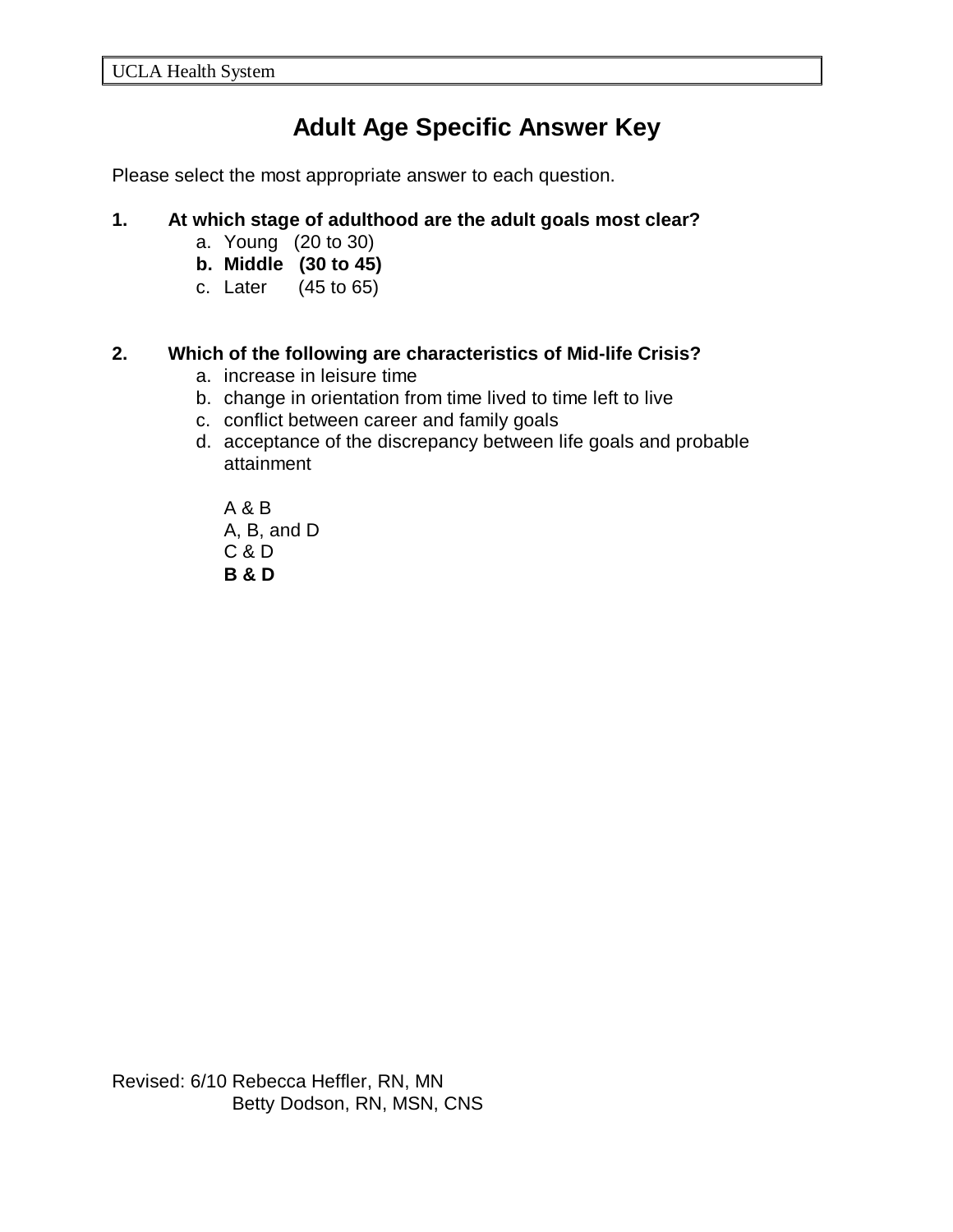# **Geriatric Age Specific Answer Key**

- **1. Pain is a normal part of aging, and it is something one must live with.**
	- a. True
	- **b. False**

### **2. A non-diabetic older patient may have an increased blood sugar because:**

- a. There is reduced sensitivity to circulating insulin.
- b. Older people eat too many sweets.
- c. There is a decreased reabsorption of glucose by the kidneys.
- d. a and c
- **e. All of the above**
- **3. Sensory changes in the elderly can make a foreign environment a dangerous place to be.**
	- **a. True**
	- b. False

# **4. Chances of aspiration are increased in the elderly. Mark the** *incorrect* **statement.**

- a. Esophageal motility is slowed, and the esophagus may become dilated.
- b. Elderly patients should be up in a chair at mealtime whenever possible.
- **c. If the patient cannot be out of bed, in a chair, then he could rest however he would like in bed, as long as he can reach his food to eat.**
- d. Patients with NG and G-Tube feedings should have head of bed elevated, or be out of bed in a chair, until at least 30 minutes after completion of the feeding.
- e. All of the above.

#### **5. Confusion in the elderly is frequently one of the first signs of infection.**

- **a. True**
- b. False